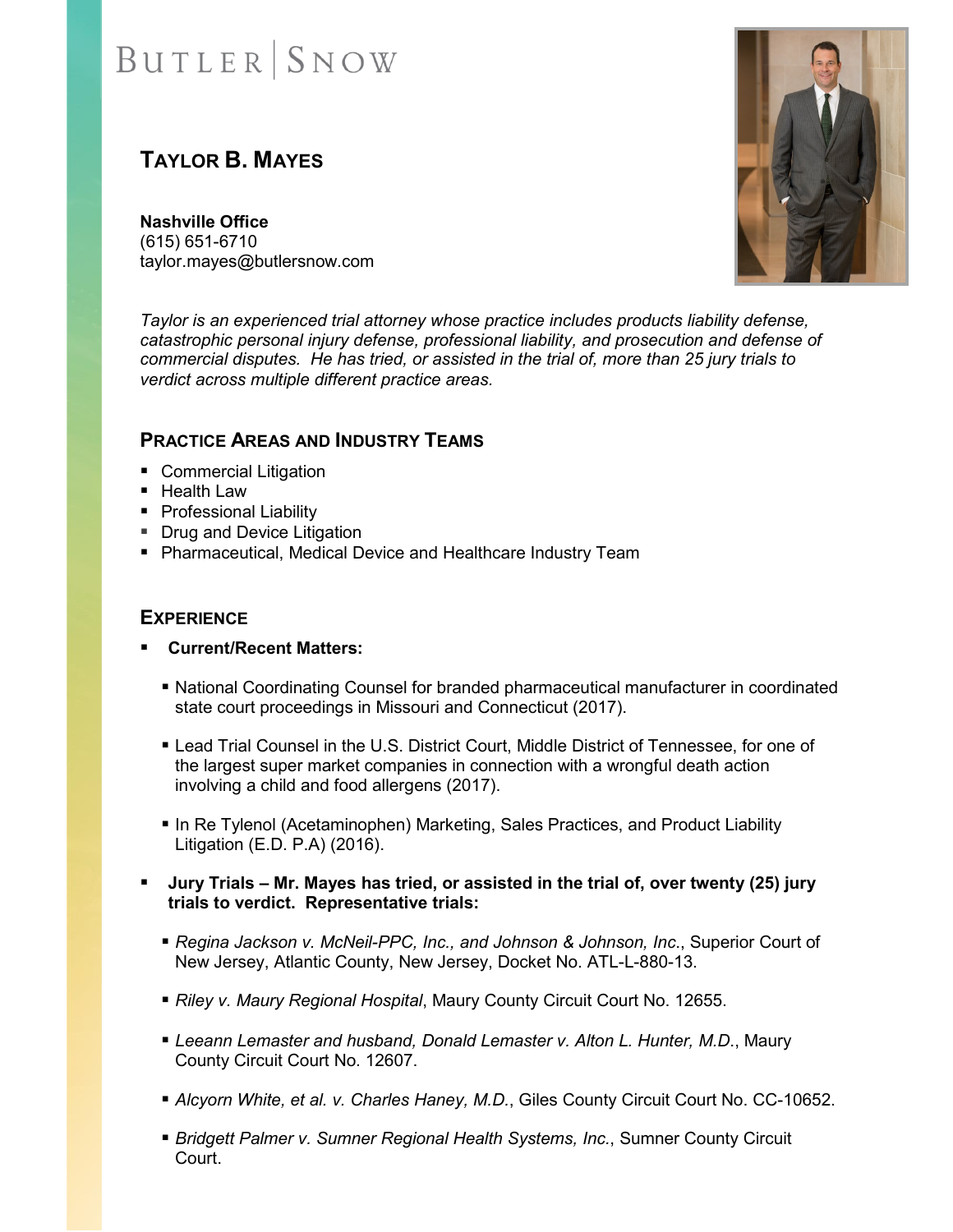## **BUTLER** SNOW

- *Gaynell Kemp v. National Medical Hospitals, d/b/a University Medical Center*, Wilson County Circuit Court No. 2001 CV-559.
- *Mark Hanley v. Andrew S. Boskind*, *M.D.*, Sumner County Circuit Court.
- *Malcom Shouse, as surviving husband of Patricia Shouse, deceased, v. Maury Regional Hospital, Maury County, Melanie Durham, PA, Dr. James Richardson and Mid-South Surgeons*, Maury County Circuit Court No. 13178.
- *Donna J. Johnson v. Sumner Regional Health Systems, Inc.*, Sumner County Circuit Court No. 2007-CV-29964.
- **Marguerite Ann Wilson and husband, Donald T. Wilson v. Maury Regional Hospital,** *d/b/a Maury Regional Medical Center & Maury County, Tennessee*, Maury County Circuit Court No. 14271.
- *Gilbert Waters and wife, Hixie Waters v. Wesley Coker, M.D.*, Davidson County Circuit Court No. 01C-1443.
- *Wanda D. Frierson and Kevrek M. Frierson, individually and on behalf of their daughter, Myia L. Frierson, a minor v. Francis A. Hawthorn, D.P.M.,* Davidson County Circuit Court No. 03C-81.
- *Carlos A. Chavarria and Maria A. Chavarria v. Averitt Express, Inc. and Clarence Wilson,* Obion County Circuit Court No. 9-268.
- *Brian Padgett and Chelsea Padgett v. Kids Connection, Inc.,* Rutherford County Circuit Court No. 59319.

#### **BAR ADMISSIONS**

- Tennessee, 1998
- **U.S. District Courts** 
	- Tennessee: Eastern, Middle, Western
- U.S. Court of Appeals ■ 6th Circuit

#### **DISTINCTIONS**

- *Super Lawyers*<sup>®</sup>
	- Mid-South Super Lawyers, 2013-2015
	- Mid-South Rising Stars, 2008-2012
- *Best Lawyers in America<sup>®</sup>* 
	- Personal Injury Litigation Defendants, 2021-2022
	- Product Liability Litigation Defendants, 2021-2022